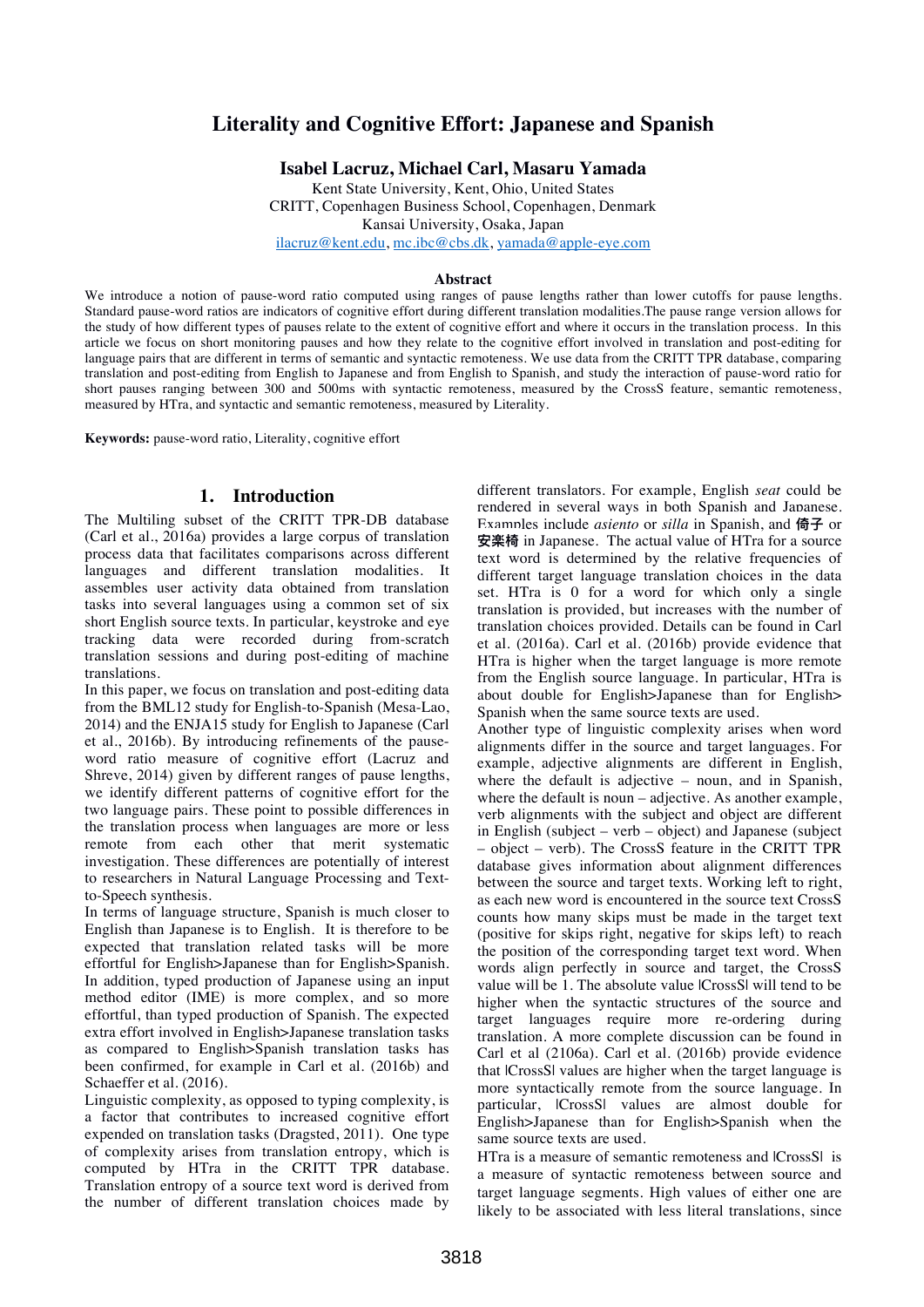the source text will need to be extensively reframed to be easily comprehensible. Carl et al. (2016a) introduced the Literality<sup>1</sup> feature into the CRITT TPR database as a way to simultaneously measure semantic and syntactic remoteness. At the word level,

#### Literality = HTra\* |CrossS|;

at the segment level, Literality is computed as the average Literality of all words in the segment. Segment Literality will be lower when there is low variability from one translator to another and when translations of a source text segment differ little from straight word-by-word renderings. It might therefore be expected that translations of segments with higher levels of Literality will be achieved with higher expenditure of cognitive effort. We investigate this line of reasoning using the BML12 and ENJA15 subsets of the CRITT TPR database. When cognitive effort is measured by pause-word ratio (Lacruz and Shreve, 2014), the arguments outlined above suggest that high segment Literality will be associated with high cognitive effort in from-scratch translation and in postediting for both English>Spanish and English>Japanese.

#### **2. Pause-Word Ratio for Pause Ranges**

Pauses in language production have long been associated with cognitive effort. (e.g., Schilperoord, 1996; Dragsted, 2004; Kumpulainen, 2015). Lacruz et al. (2012) and Lacruz and Shreve (2014) introduced pause metrics that have been associated with cognitive effort in a variety of translation tasks. The simplest is the Pause-Word Ratio (PWR), the ratio of the number of pauses in a segment to the number of words in the segment.

Correlations with other measures of cognitive effort mostly have not been sensitive to the precise pause threshold time (but see Schaeffer et al. (2016)), and commonly used thresholds have ranged from 300ms to 5000ms. However, Lacruz and Shreve (2014) observed a variety of pause patterns during post-editing and noted that clusters of short pauses sometimes accompanied particularly effortful edits. They suggested that these short pauses might be associated with monitoring during the post-editing process. By its nature, monitoring occurs relatively late in the cognitive process, so studying short pauses could give insight into later stages of the postediting or translation processes.

Previous studies have focused on pauses whose lengths were above a certain threshold, specifically above 300ms, above 500ms, above 1000ms, above 2000ms, and above 5000ms. However, in order to isolate the effects of short monitoring pauses in the translation process and to understand better their influence on cognitive effort, we examine here segment level pause-word ratios in the BML12 and ENJA15 studies for pauses whose lengths fall into different time ranges, specifically 300-500ms, 500- 1000ms, 1000-2000ms, 2000-5000ms, and at least 5000ms. Loosely speaking, these time ranges correspond to short, medium, and long pauses. Monitoring pauses are likely to be short, in the 300-500ms or 500-1000ms ranges.

Other studies have focused on the time course of the translation process (cf. Lacruz, 2017). Several have investigated the early stages (cf. Schaeffer et al., 2016). To date, however, little research has been carried out to focus specifically on later stages of the translation process.

There were noticeable differences in the distribution of these range PWRs between the BML12 and ENJA15 data, both for post-editing and for from-scratch translation.

#### **2.1 Translation from Scratch**

For the BML12 from-scratch translation data, there is a consistent pattern where the PWR values for a segment show a steady downward trend as the pauses become longer. However, the ENJA15 data consistently shows a different pattern, where the PWR values for a segment rise to a maximum for the 500-1000ms range and then follow a steady downward trend as the pauses become longer. In almost all ranges, the PWR values for English>Japanese translation are higher than those for English>Spanish. This is consistent with previous findings that translation is more effortful when the languages are more remote (Carl et al., 2016b; Schaeffer et al., 2016). For a sample segment, these patterns are illustrated in Figure 1.

It is notable that the shorter pauses, which we have argued are likely to be monitoring pauses, contribute significantly to the pause-word ratio for both language pairs. In other words, it appears that a considerable amount of the cognitive effort expended in translating from scratch is devoted to monitoring what is being produced.



Figure 1: Translation PWR comparisons

#### **2.2 Post-editing**

The PWR patterns for post-editing share characteristics of those for from-scratch translation, except that in both language pairs PWR values for the 1000-2000ms pause range tend to be lower than for the longest pauses. Across almost all pause ranges in both language pairs, PWR values for post-editing are lower than for translation from scratch. This is consistent with previous findings that

<sup>&</sup>lt;sup>1</sup> Literality is a counter-intuitive term, since highly literal translations can have a low Literality score.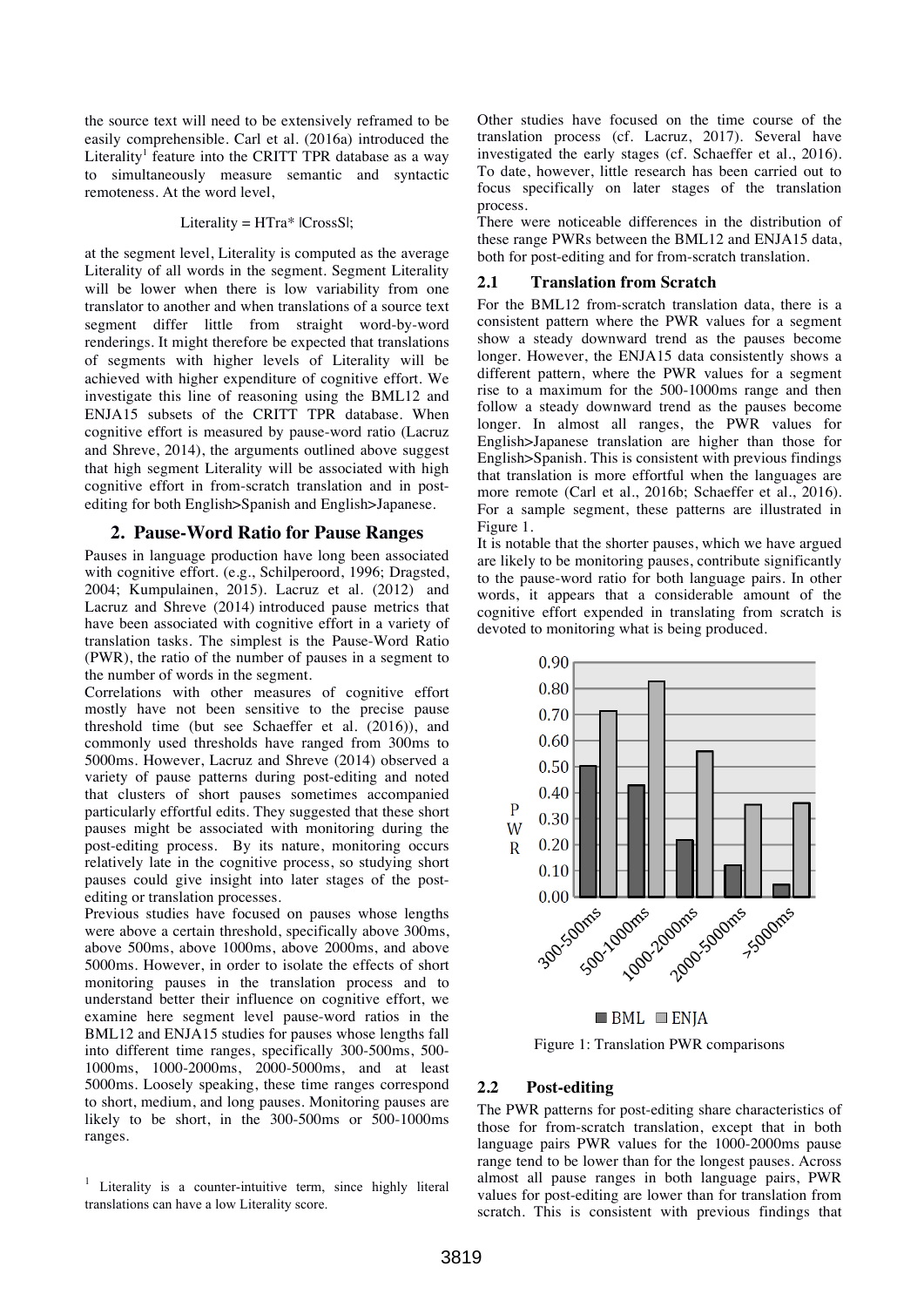post-editing is less cognitively effortful than translation from scratch (e.g., Green et al., 2013). The proportional discrepancy between English>Japanese and English> Spanish is more apparent for post-editing than for fromscratch translation, which suggests that the post-editing effort advantage might be less for English>Japanese. See Figure 2 for a representative visualization of the postediting PWR patterns.



 $\blacksquare$  BML  $\blacksquare$  ENJA

Figure 2: Post-editing PWR comparisions

As with translation from scratch, it is notable that the shorter pauses, presumed to be monitoring pauses, contribute significantly to the pause-word ratio for both language pairs. In other words, it appears that a considerable amount of the cognitive effort expended in post-editing is devoted to monitoring what is being produced. Also notable is the clear up-tick in very long pauses in post-editing as compared with translation from scratch. This is possibly due to the need for post-editors to completely rework areas that are unintelligible in the MT text.

## **3. Literality, HTra, and CrossS**

We investigate more closely how the remoteness of one language from another could influence the cognitive effort involved in monitoring during from-scratch translation and post-editing. For this we focus on how Literality, HTra, and CrossS levels of source text segments correlate with PWR computed from the shortest pause range, 300- 500ms., which we assume to measure monitoring effort.

### **3.1 Translation from Scratch**

For translation from scratch, significant correlations (p < .05) are marked with a star in Table 1. As expected, Literality, which is a measure of semantic and syntactic remoteness is strongly and significantly correlated with monitoring effort for both English>Spanish and English > Japanese. This effect does not carry over to HTra, which we take as a measure of conceptual remoteness. For each language pair, there is no signifcant correlation between HTra and monitoring effort. The lack of correlation might be attributable to the fact that semantic difficulties will have been largely resolved before translation production begins. The lack of distinction between language pairs breaks down for CrossS, which is a measure of structural remotenesss. For English>Japanese, there is strong and significant correlation between |CrossS| and monitoring effort. However, there is only a moderate, non-significant correlation for English>Spanish. This distinction between the language pairs is a natural one. Since Japanese is structurally remote from English, it seems likely that there would need to considerable on-line monitoring of language production during translation in order to be sure of maintaining structural integrity. On the other hand, monitoring would likely be less intense for English> Spanish, since greater structural closeness will promote more fluency in the translation process.

|             | Literality | HTra | CrossS     |
|-------------|------------|------|------------|
| BMI         | 93*        | 03   |            |
| <b>ENIA</b> | 86*        |      | $Q \cap *$ |

Table 1: Pearson correlations with 300-500ms PWR. Translation from scratch

### **3.2 Post-editing**

For post-editing, significant correlations ( $p < .05$ ) are marked with a star in Table 2.

|     | Literality | <b>HTra</b> | CrossS |
|-----|------------|-------------|--------|
| BMI | $-93*$     | $.86*$      | $-91*$ |
| EN. | - 05       | $Q1*$       | 16     |

| Table 2: Pearson correlations with 300-500ms PWRs |  |
|---------------------------------------------------|--|
| Post-editing                                      |  |

The post-editing correlations are markedly different from the from-scratch translation correlations. For English> Spanish, all the remoteness indicators correlate significantly, but strongly negatively, with monitoring effort. At first sight this might seem strange. However, MT quality from English to Spanish is good, so the machine will successfully resolve most of the difficult semantic and structural problems. These resolutions, which will likely be highly salient to the post-editor and which can usually be accepted quickly, will likely reduce the need to expend much monitoring effort on segments that would have required much more effort to translate from scratch. On the other hand, machine translation solutions for segments where there are few semantic or structural problems to resolve may be much less salient to the post-editor. Out of conscientiousness, the post-editor may search for hidden difficulties, leading to unnecessarily high monitoring effort. This type of paradox has previously been observed in a translation decision task carried out by Lacruz (2017).

The very different correlations for English>Japanese, where the only strong and significant positive correlation is between semantic remoteness and monitoring effort might be attributable to lack of confidence in the less reliable machine translation programs for English>